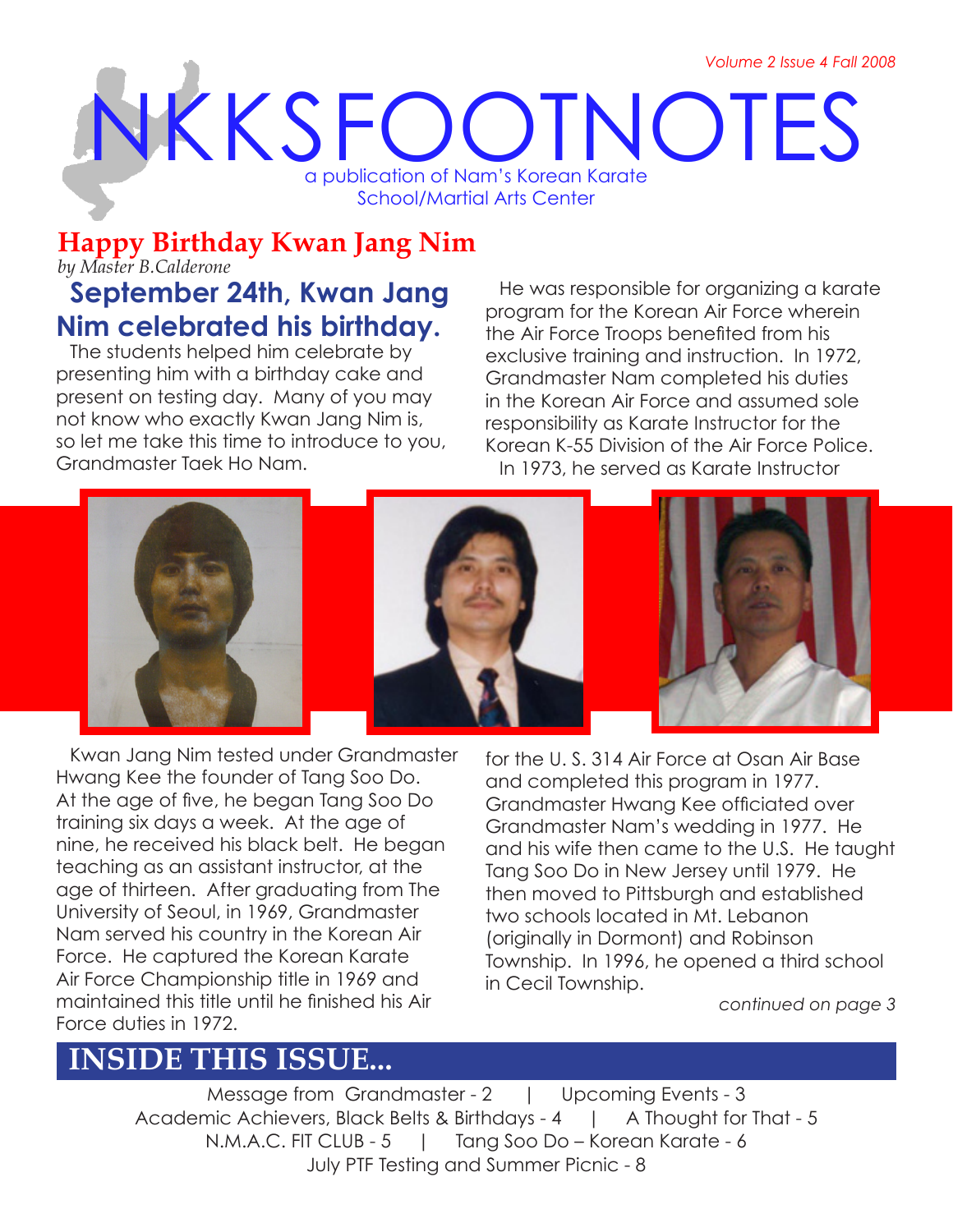#### NKKS FOOTNOTES **A Message from GRANDMASTER TAEK HO NAM**



#### **Grandmaster Taek Ho Nam**

### **The traditional tea ceremony is a special day in the history of our school, memorializing its promotion of candidates to various black belt levels.**

It is just one more expression of our dedication and sincerity in prospering the art of Tang Soo Do.

The ceremony is witnessed by a huge audience of parents and

friends. An authentic oriental atmosphere is set with special oriental appointments of furniture, carpets, flags, etc. The ceremony is conducted by candlelight and traditional ceremonial music is played in the background. During the ceremonial process, the candidate's name is called, beginning with First Dan participants and working up to Second, Third and Fourth Dan candidates.

The candidate begins a slow walk to the ceremonial table, being escorted by the two young females dressed in traditional ham boks (Korean dresses). Each candidate's biography is given as he/she approaches the ceremonial table. At the ceremonial table, the candidate is served Korean ginseng tea which is symbolic of loyalty and the student's binding relationship with his/her karate Master and karate school. As the tea flows through the candidate's whole body, it represents the everlasting bond between the student and the elements that the tea symbolizes. Following that, the candidate walks backwards, with the two escorts, for the length of the carpet. Walking backwards symbolizes the respect for the karate masters and the balance that one must perceive in one's mission in life. The candidate, then proceeds to the masters' table, wherein the degree is confirmed. First, the candidate is asked to stamp his/her fist in red ink. The fist represents his/her physical loyalty and dedication to the protection of the ones he/she loves, Tang Soo Do, and his/her master. The red ink represents the blood. Which is the unseen bond and relationship between the recipient and his/her ongoing dedication and loyalty to Tang Soo Do and grandmaster. The candidate then signs the register, receives his/her certificate and belt, and shakes hands with each karate master.

This special ceremony is held twice a year to honor candidates as they gain the proficiency of black belt in its various degrees. We should all feel privileged to be a part of the school's Black Belt promotional exercise and find it to be a very beautiful, extraordinary, and most memorable occasion.

#### **NKKS Footnotes A Publication of Nam's Korean Karate School / Martial Arts Center**

256 Washington Rd., Mt. Lebanon, Pa 15216 (412) 344-5557

5444 Steubenville Pike Robinson, Pa 15136 (412) 787-9895 Fax (412) 787-9895

3131 Millers Run Rd. Cecil, Pa 15321 (412) 901-6890

#### www.namskoreankarate.com

E-mail: namskoreankarate@ gmail.com

Founder and Publisher Grandmaster Taek Ho Nam

> Executive Editor Master Hans H. Nam

Production Editor Master Brenda Calderone

> Production Editor Master Tony Tresky

> > Copy Editor Lisa Over

Design / Printing Heather Arbuckle

© 2008 T.H. Nam's Korean Karate School / Martial Arts Center. All rights reserved.

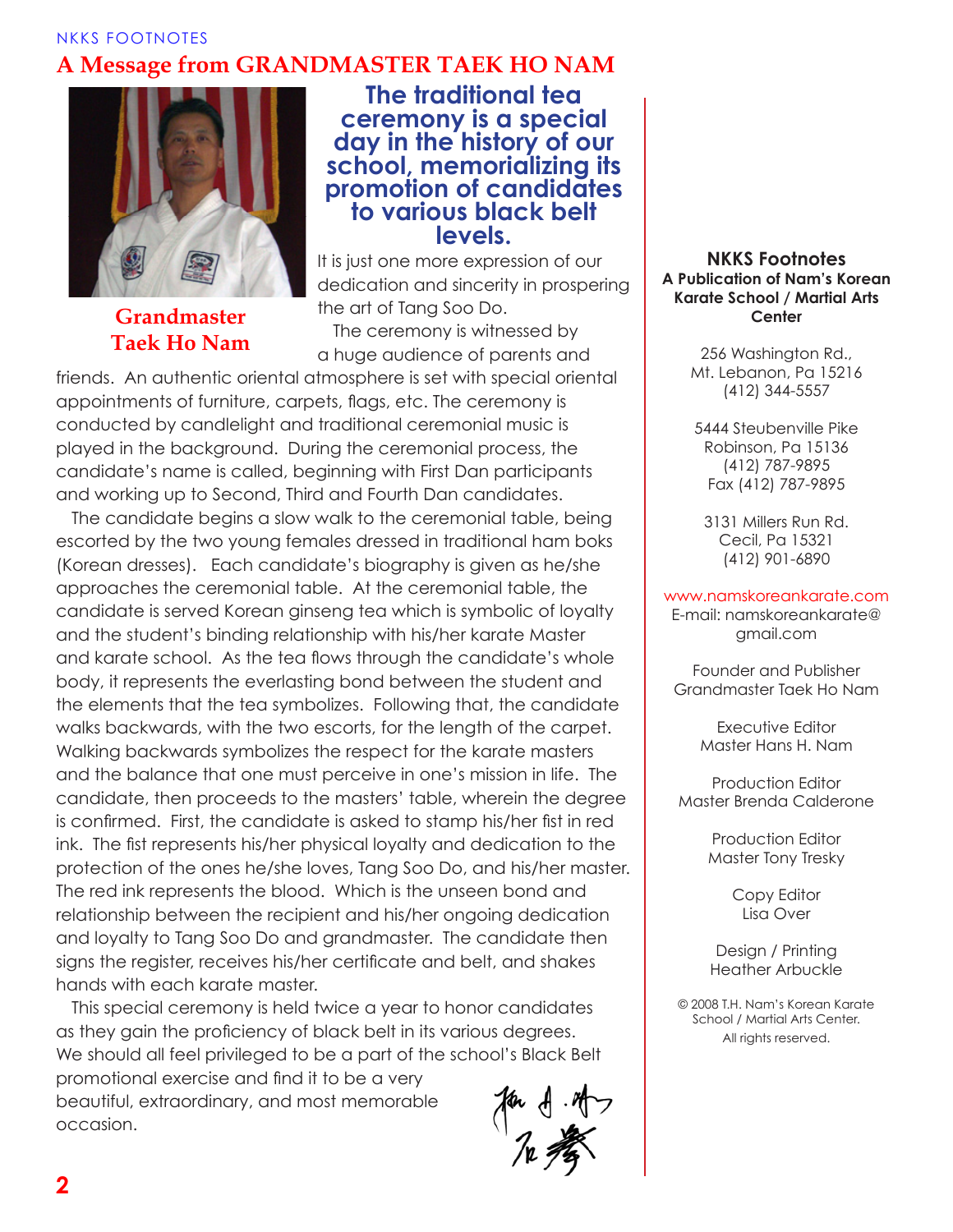#### **UPCOMING EVENTS** 8 Breaking Clinic @ MC with Kwan Jang Nim 9 Breaking Clinic @ MC with SahBumNim Nam All Belts Breaking Clinic @ RC 10 All Belts Breaking Clinic @ CC 20-24 BUDDY WEEK 25 MOVIE NIGHT @ CC (ALL CAMPUSES WELCOME) \*ASK YOUR CAMPUS MANAGER FOR TIMES | \*DATES ARE SUBJECT TO CHANGE RC= Robinson Campus CC= Cecil Campus MC= Mt. Lebanon Campus **OCTOBER NOVEMBER** BLUE BELT to BLACK BELT CLINIC THIS MONTH 5 Breaking Clinic @ MC with Kwan Jang Nim 6 Breaking Clinic @ MC with SahBumNim Nam All Belts Breaking Clinic @ RC 7 All Belts Breaking Clinic @ CC 12 CC 13 RC 14 MC NO CLASS @ CECIL CAMPUS 15 RC 9 am – Children 10 am – Black Belt Tea Ceremony & Students' Appreciation 10 am – Adults Please speak to your instructor to arrange your "Make Up" Testing 27-28 NO CLASS ALL CAMPUSES (HAPPY THANKSGIVING!) *Pan-Am Tang Soo Do Federation Promotional Pre-Testing: Pan-Am Tang Soo Do Federation Promotional Testing & Black Belt Tea Ceremony and Students' Appreciation Pan-Am Tang Soo Do Federation Promotional "Make Up" Testing* NO BREAKING CLINIC THIS MONTH N.M.A.C. HOLIDAY PARTY 6 Location: RC Time: TBA 24-Jan 1 NO CLASS ALL CAMPUSES (HAPPY HOLIDAYS!) **DECEMBER**

### **ADVERTISE NOW!!**

Our website has attracted many new visitors each day. Our newsletter and informative brochure will be e-mailed to perspective students. All ads will be designed by our webmaster Heather Arbuckle. There are four months per issue.

#### **CONTACT MASTER H. NAM at TSD1982@GMAIL.COM for more information**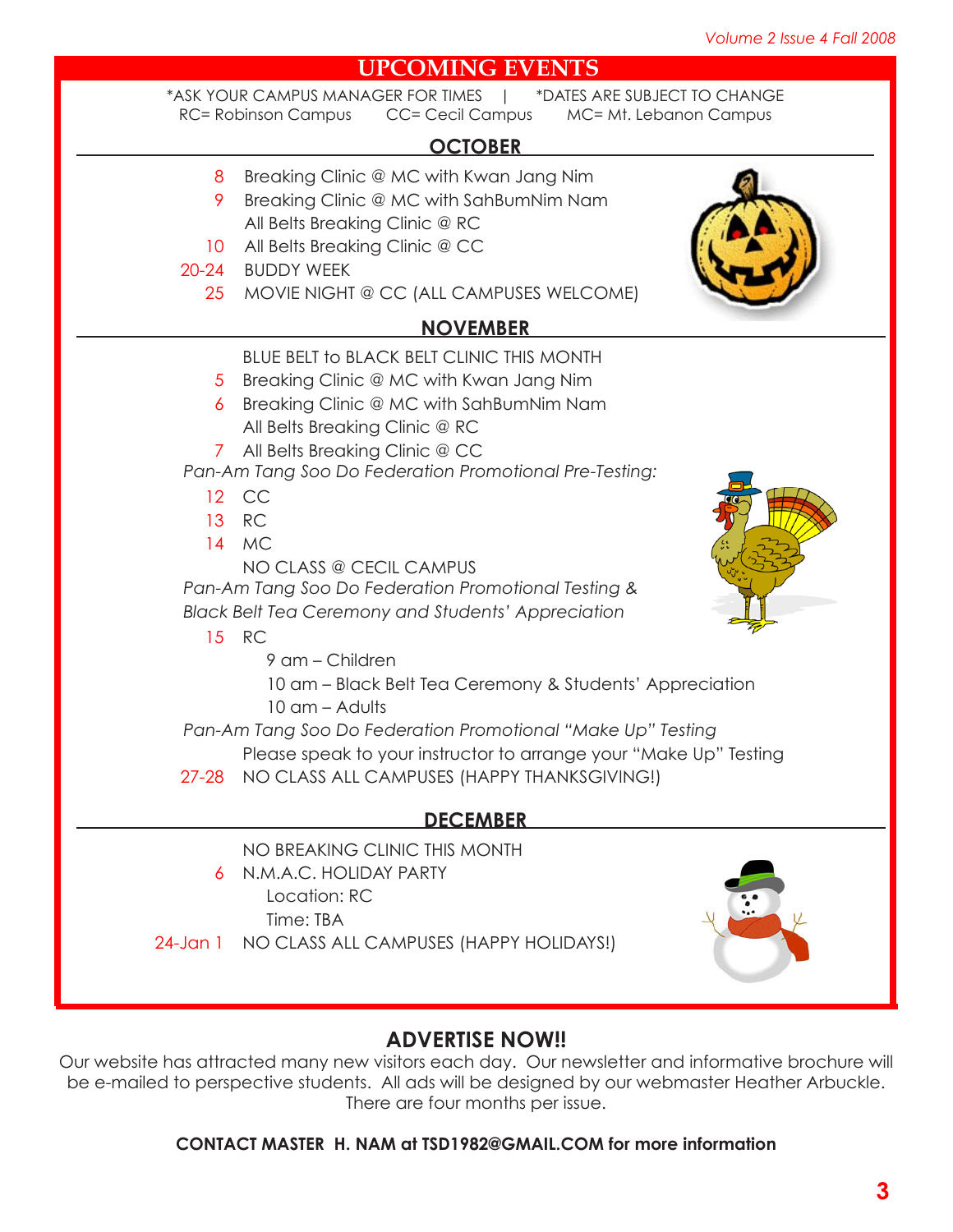#### **A+CADEMIC A+CHIEVER**

Please do NOT forget to bring your report cards in to become a member of our A+TEAM!

#### **NEW BLACK BELT RECIPENTS**

Cort Blatz (1st Dan) GyoSa Alicia Stoyanoff (2nd Dan) Master David Klink (4th Dan)

#### **BIRTHDAYS**

#### HAVE A KARATE CELEBRATION PARTY, "THE BEST PARTY IN THE BURGH!" STUDENTS & NON-STUDENTS OF ALL AGES ARE WELCOME TO CELEBRATE!

#### **OCTOBER**

Master T.Tresky (3rd) Tara A (6th) Donald N (8th) Nicholas D (9th) Ronnie G (13th) Alex S (13th) Heather Z (15th) Jack M (19th) Jacob D (21st) Anna R (22nd) Ashley A (23rd) Aydin B (24th) Will P (25th) Ron S (26th) GyoSa K.Petrov (31st)

#### **NOVEMBER**

MacKenzie L (2nd) T.J. D (3rd) Jake G (13th) Bernie P (21st) Michael S (23rd) Joshua L (23rd)

#### **DECEMBER**

Ronald W (7th) Michael M (14th) Harvey S (17th) Tim S (18th) Rustam R (24th) Mateus P (27th)

### **Grandmaster Nam has dedicated his life to the Martial Arts. Happy Birthday Kwan Jang Nim (continued)**

He is not only the Founder and President of Nam's Korean Karate School but also the Chairman of Pan-Am Tang Soo Do Federation, the Pan-Am Hap Ki Do Federation and the Pan-Am Kum Do Federation. He is the Treasurer and President of the Pennsylvania Region of the U.S. Moo Duk Kwon Federation, a Former Testing Committee Chairman of the World Tang Soo Do Association and correspondent for the Tae Kwon Do Times. He is a Certified International Instructor for the International Moo Duk Kwon Association and the U.S. Martial Arts Black Belt Association. He holds

an 8th degree black belt in Tang Soo Do, Tae Kwon Do, Hap Ki Do, and Kum Do.

Grandmaster Nam has a very sincere interest in his students and wants them to develop and mature in the philosophy and art of Tang Soo Do. He receives a great sense of satisfaction in seeing the progress of his students' enthusiasm.

His goal is to continue to improve his schools and his program of study and to promote a greater understanding of Tang Soo Do. He hopes to have the best Martial Arts schools in the world and wants to be known as a Master Instructor. Grandmaster Nam would eventually like to be known as a philosopher of Tang Soo Do.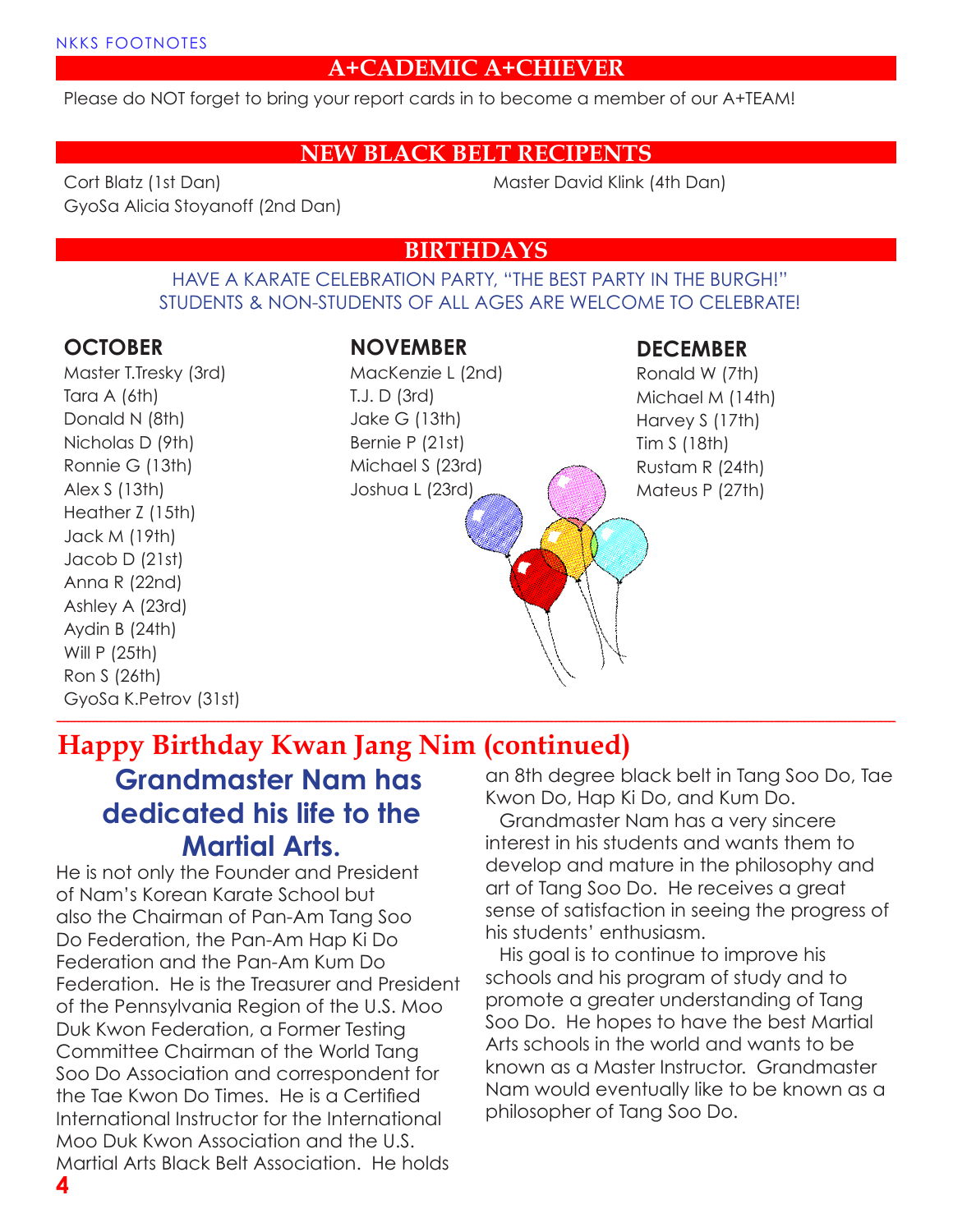### **A Thought for That "A Martial Artist's Family Life (Part 2): The Teenage (and Adult) Years!"**

*by Master H.Nam*



As we continue past our childhood and adolescence, our Martial Artist's Life leads up to becoming **Teenagers** (Black Belt) and then an Adult (Master Level).

With "peer pressure," "rebelling," and the desire for more information, Teenagers as with Black Belts are tested the same. Wasn't this our desire as Teenagers? For some it was to rebel against authority and, although now as adults we see that it was true, our parents WERE RIGHT! As a Black Belt, who knows your skill level better than your instructor? We will become impatient as with many others that have been down this road before you have. But

isn't the philosophy "have patience my

### **N.M.A.C. FIT CLUB**

*by Becca G (FIT CLUB Instructor)*

Over the past year, the Mt. Lebanon Campus has offered an evening and Saturday morning cardio sculpt class five days a week. Exercise on a regular basis is a great way to protect your health from many diseases, including obesity, heart disease, and diabetes. Additionally, exercise is important for your mental health and is a great stress reliever. For the best overall health benefits, experts recommend that you do 20 to 30 minutes of aerobic activity three or more times a week and muscle strengthening and stretching at least twice a week.

The N.M.A.C. Fit Club cardio sculpt class is

grasshopper" run true? Isn't it the Master who instructs the students to be patient, and ready for it to all come together once balance is met?

**We often forget that without our Instructor's patience and guidance, our skill and self would not be what it is today without their guidance.** 

The Master, as with parents, is responsible for

teaching the best of their abilities with excellence for their student as the only objective. But it is greed, selfishness, and corruption that will begin to see light.

There are MANY students who decide that Black Belt is the final stage they see is necessary, the rest they can learn as they grow. They believe they cannot learn any more from their instructor, as

do teenagers believe they "know more than their parents." These Black Belts may

*continued on page 9*

a great opportunity to incorporate regular exercise into your daily routine. The cardio sculpt class is a cardiovascular workout that includes aerobics, step aerobics, and interval training to burn fat and increase endurance. Each class also includes strengthening exercises for toning.

Classes are Monday through Thursday evenings from 8 p.m. to 9 p.m. and Saturday morning from 9:00 a.m. to 10 a.m. Please contact us for more information about costs and class availability. Also, print out the coupon on page 9 for 1 week of FREE FIT CLUB classes, come in to work out and meet new friends.

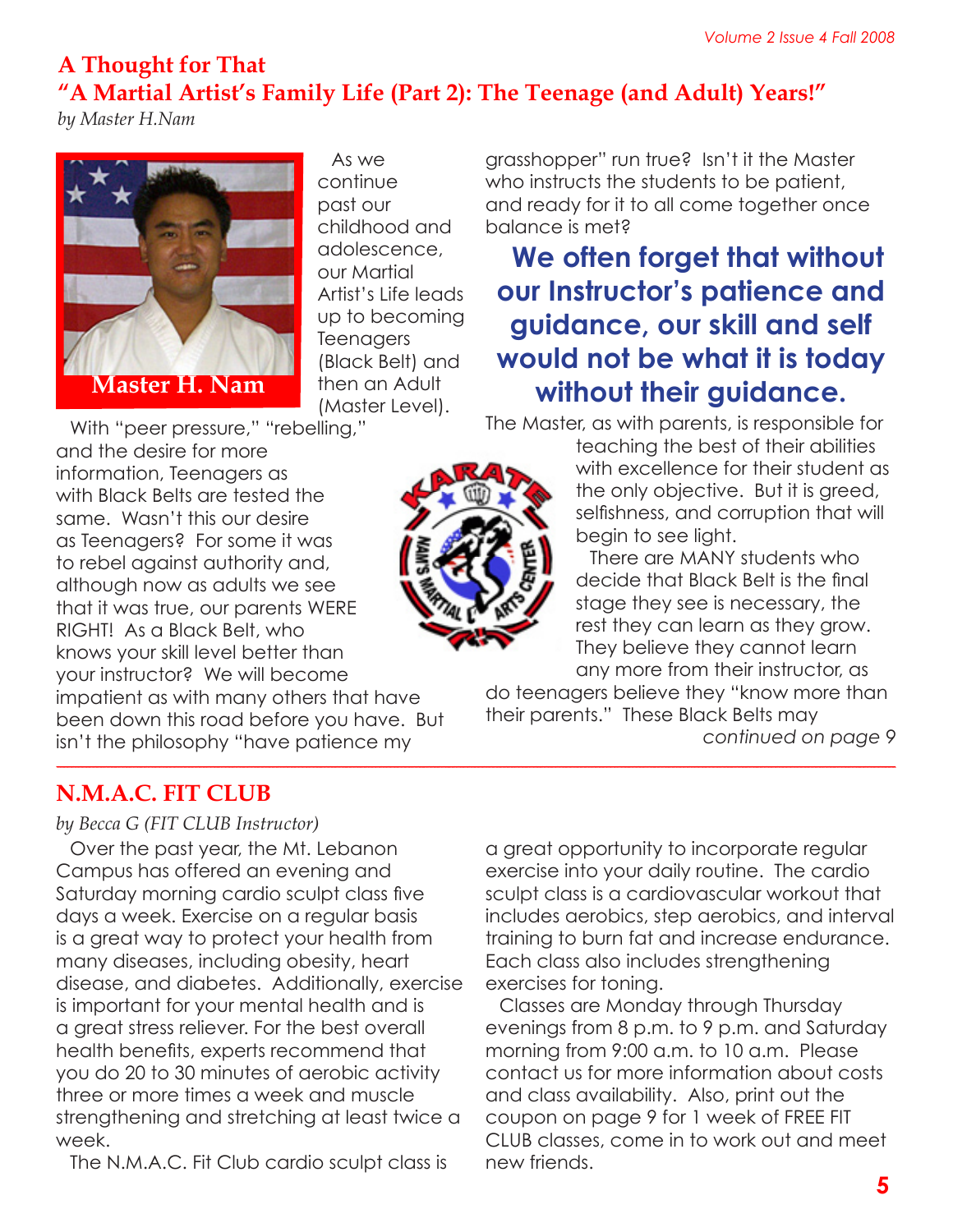#### NKKS FOOTNOTES **Tang Soo Do – Korean Karate (4th Dan –Master Level Essay)**

*by Master D. Klink*



For over eleven years, my life has revolved around the Martial Art, Tang Soo Do. I have dedicated blood and sweat to the Martial Arts and have been rewarded with

self-confidence and a healthy lifestyle. While Tang Soo Do is a Korean art of self defense, it brings much more to the table. The discipline and respect that I have grown up with in Karate carries over into everyday life. I would be a completely different person if I had not ever trained in Tang Soo Do. With hundreds of years of history, I feel pride in carrying on the tradition. The roots of Tang Soo Do can be traced all the way back to the Silla Dynasty of Korea in the year 313 A.D. This period of Korean history was a tremulous time in which three powers on the Korean peninsula vied for power. Koguryo of the North and Paekche of the West constantly threatened the tiny region of Silla. After years of invasion and harassment, King Chin Heung, the 24th and greatest King of the Silla Dynasty, dedicated to take action. The Hwarang Warriors were created, turning the 

tide in the Silla Dynasty's favor.

Hwarang Warriors were not common soldiers, but rather young aristocratic men. Together, they studied the art of war, blending techniques and styles from both China and Japan. Kicks, locks, throws, chokes, wrestling and weapons training were all integrated into their fighting style. Rigid workouts, both mental and physical, in the mountains prepared the Hwarang for the riggers of combat. They incorporated a code of conduct with five major principles. 1) Loyalty to Country, 2) Obedience to Parents, 3) Honor in Friendships, 4) No Retreat in Battle, and 5) In Fighting, Choose with Sense and Honor. Do these principles sound familiar?

Unfortunately, all good things never last. With the overthrow of Silla in 935, the Koryo Dynasty took charge in Korea. Buddhism was the dominant religion, and Hapkido was the monks' art of choice. Hapkido is a Korean grappling art developed by the Hwarang that was now becoming a mainstream art. Many Kings would bring in Hapkido experts to perform demonstrations, and soon the art picked up interest among royal families. The Koryo were toppled by the Yi Dynasty in 1392, spelling trouble for the future of Hapkido.

The spread of Confucianism came with the Yi, resulting in the collapse of Buddhism. Confucian teaching looks down upon physical force. Korean leadership in most

MaryJo's Cleaning  $\mathbf{\widehat{a}}(412)$  337-9762

Complete Cleaning Service:

- + Own Equipment & Cleaning Supplies
- + Weekly, Bi-Weekly & Monthly Cleanings
- + References Available Upon Request!
- + All Natural Cleaners with NO Harsh Chemicals
- + Free In-Home Estimates

+ Extra Cleaning Services Available

### **Discount Available for all N.M.A.C. Students**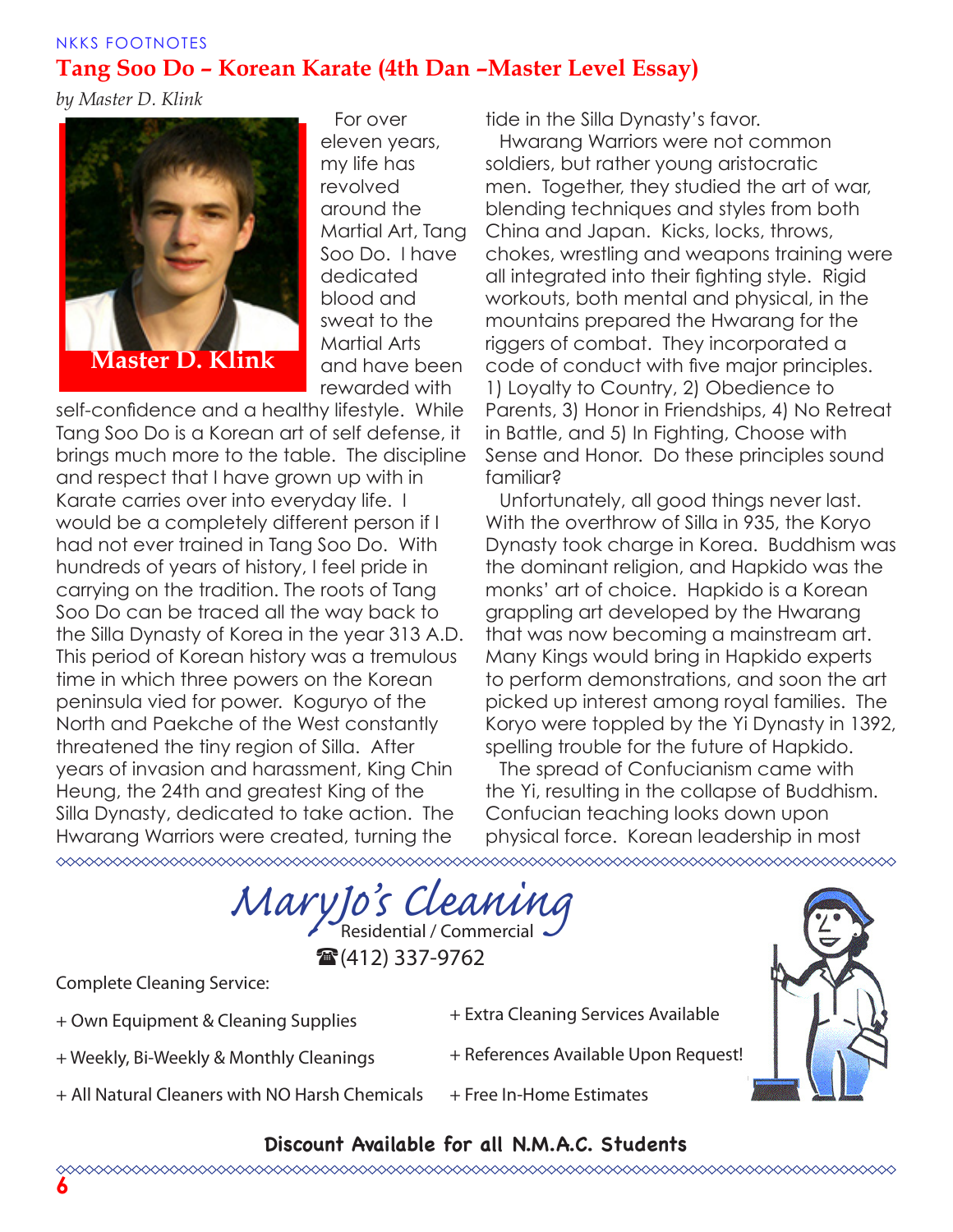regions banned Martial Arts. Japan's invasion in 1910 brought even harsher restrictions on all sports. Royal families and Buddhist monks secretly practiced Hapkido, passing the art form generation to generation. Finally at the end of WWII, the Korean people could legally practice Martial Arts. Hapkido locks and strikes are a key component to my training.

Tae Kwon Do (sometimes spelled Taekwondo) and Tang Soo Do are very similar Martial Arts. Both stem from the Hwarang fighting styles, and these techniques were secretly passed down through many generations until the surrender of Japan in 1945. The explosion of Martial Arts in the next few years led to many different organizations teaching slightly different variations of techniques. Before long, there was a movement in Korea pushing to unify all of these branches under one organization, Korean Kong Soo Do. This was not meant to be, as too many factions had their own ideas of what should be included in the art. Grandmaster Hwang Kee gave Tang Soo Do its name. His style focused on the traditional Martial Arts used fifteen hundred years in the past. Tae Kwon Do became the National Sport of Korea.

Kwan Jang Nim (Grandmaster Taek Ho Nam) has successfully blended all of the Korean Martial Arts into one. He is an 8th Degree Black Belt in Tang Soo Do & Tae Kwon Do and a 7th Degree Black Belt in Hapkido. In Korea, he was one of only a few selected by his Master to learn secret techniques. These were taken from none other than the book of King Chin Heung, the 24th King of the Silla Dynasty. I am proud to train under such an experience Martial Artist.

## **Training, from basics, to forms, to weapons, has been fun in every class. There is way too much to learn and remember to ever get bored.**

Even if you know every single technique, it can always be executed better. I could train for days and years on end and never reach perfection, as no one can reach this goal. You can always perform better. That is the one thing I will always remember throughout my life.

Self-discipline along with dedication will overcome the most difficult of times. The twelve year journey had many highs and lows, but I have persevered to attain the proudest accomplishment of my life. Tang Soo Do teaches me how to lead, control my mind and body, show respect, and always give one hundred percent effort. Instructing has allowed me to show others how to achieve the success I have experienced. These skills carry over into my everyday life. I am willing to make sacrifices for the long term goal of personal wellness. I wake up each day with a positive attitude and ready to take on the day. I complete schoolwork with the same diligence I have learned in the Martial Arts. As an employee, I work at the highest level possible. Tang Soo Do has taught me that it is vital to respect God, one's parents, and one's country.

# **Every day of my life I carry myself with honor and dignity.**

I can not truly put into words the impact of Tang Soo Do on my life.

Over the years, I have come to respect the rich history of my Martial Art. Tang Soo Do is ingrained in me. Every single day I think of training. There is nothing better than putting all of your energy into one activity. Thanks to Tang Soo Do, I am a happy and selfmotivated individual. Hopefully, I will learn the intricacies of Tang Soo Do in the coming

years, allowing me to become a warrior, just as the **Hwarana** centuries ago.

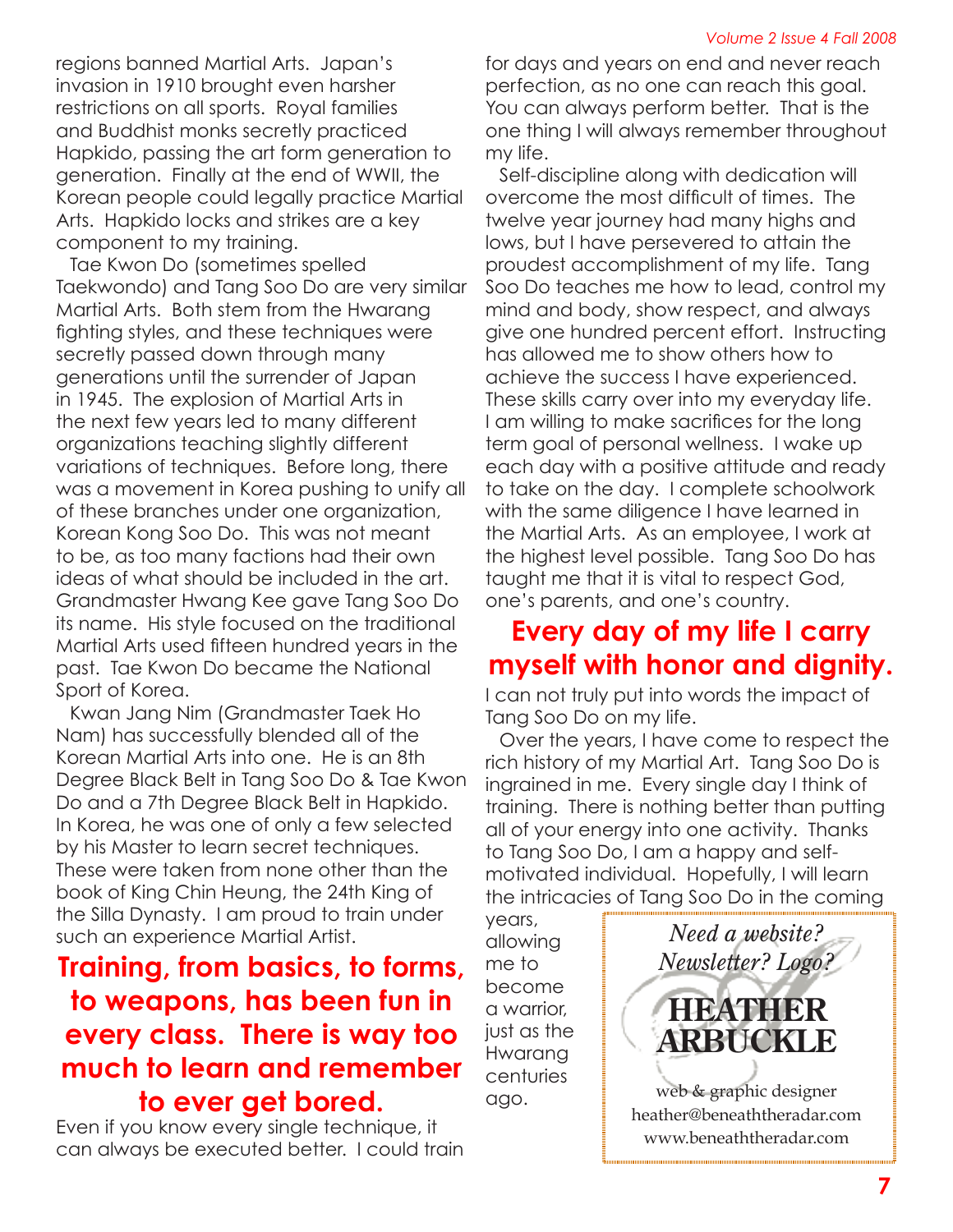#### NKKS FOOTNOTES **July PTF Testing and Summer Picnic** *by Dana L*

Our day began hot, even at 10:00 in the morning! But that didn't hinder us at all, and we all crowded snugly under the pavilion for testing. It was exciting, as always, to watch our fellow students concentrating on their techniques, confident to perform their absolute best and advance in belt rank. But this time, it was a special, exciting treat to be able to observe Sah Bum Nim David Klink in his transition to Master Rank. He maneuvered with such impressive focus and dedication, that it was a great inspiration for each student to work hard to be the best martial artist they can be.

With all of the excitement surrounding testing, all of the students and guests had worked up quite an appetite! Fortunately, there was a huge selection of delicious food for us to fill our plates. There was a fantastic grill team, so burgers and hot dogs were flying off the grill in a seemingly endless supply! We sure were hungry! But most importantly, it was wonderful to observe families eating together, and also sitting with other families, mingling, and getting to know new people.

After we had eaten, some people took advantage of the beautiful day to just relax, some headed for the pool, and some of us decided to get in gear for GAMES!

From the littlest of kids to the biggest of kids, it was great to see everyone get involved. Though we (Team-C) tried our best to win, congratulations goes to the little and littlest kids for "beating" the big kids at every game! We were velcro'd together, strung together, and oranged together, for some unique and hilarious teamwork. And no one cared who won or lost because we were too busy making new friends and having FUN! The games ended with a very competitive water balloon toss. One by one, we were all eliminated. It was down to Sah Bum Nim Tresky and son Anthony, as well as Elwood B and Tony R for the final two teams. It was a close one, but in the end, Elwood B and Tony R held onto their balloon the longest. Way to go guys!



Thanks to everyone who cooked, organized, participated, and came out to support. Thank you especially to Kwan Jang Nim and the rest of our Masters for making this eventful day possible for us. Judging by the conversation, laughter, and smiles on everyone's faces, it is clear that good times were had by all. And I think I speak for everyone in our Tang Soo Do Family when I say that our annual summer picnic and testing was a great success!